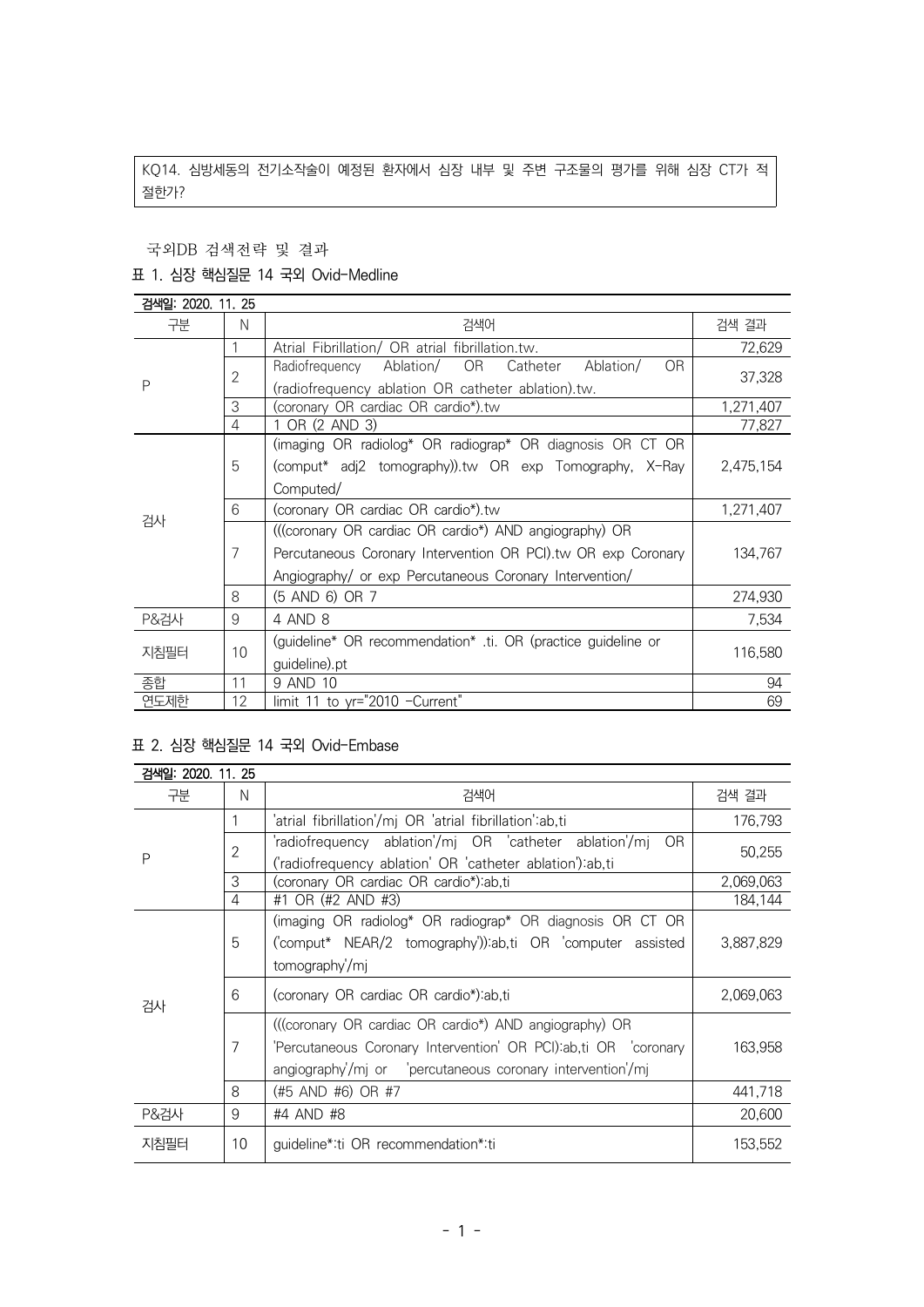| 2020.<br>검색일:<br>11.25 |                  |                                    |       |  |
|------------------------|------------------|------------------------------------|-------|--|
| 구분                     | N                | 검색어                                | 검색 결과 |  |
| 종합                     | $\overline{A}$   | #9 AND #10                         | 207   |  |
|                        | $1^{\circ}$<br>∸ | [2010-2020]/py<br><b>AND</b><br>#1 | 174   |  |

### 표 3. 심장 핵심질문 14 국외 GIN

| 검색일: 2020. 07. 14 |                     |       |  |
|-------------------|---------------------|-------|--|
| N                 | 걱색0                 | 검색 결과 |  |
|                   | Atrial Fibrillation |       |  |

#### 국내DB 검색전략 및 결과

# 표 4. 심장 핵심질문 14 국내 문헌DB

| 검색일: 2020. 07. 14 |                |                                                |    |    |
|-------------------|----------------|------------------------------------------------|----|----|
| 검색 사이트            | N              | 검색어                                            | 관련 | 비고 |
|                   |                |                                                | 문헌 |    |
| 1. KoreaMed       |                | Atrial Fibrillation [ALL] and guideline[ALL]   | C  |    |
|                   | $\overline{2}$ | cardiac tumor OR Atrial Fibrillation [ALL] and |    |    |
|                   |                | recommendatation[ALL]                          | C  |    |
|                   | 3              | 소계                                             | 0  |    |
|                   | 4              | 단순중복 제거 후                                      | 0  |    |
| 2.KMBASE          |                | ([ALL=심방세동] AND [ALL=지침])                      | 0  |    |
|                   | $\overline{2}$ | ([ALL=심방세동] AND [ALL=권고])                      | 0  |    |
|                   | 3              | ([ALL=심방세동] AND [ALL=가이드라인])                   | 0  |    |
|                   | 4              | 소계                                             | 0  |    |
|                   | 5              | 단순중복 제거 후                                      | 0  |    |

# 표 5. 심장 핵심질문 14 국내 진료지침DB

| 검색사이트 |   | 제목<br>지침                              | $\sim$ $-$<br>_ | 개발학회 |
|-------|---|---------------------------------------|-----------------|------|
| KoMGI |   | 없음<br>ו — נ — ו<br>-<br>$\ast$<br>1АР |                 |      |
|       | - | 0건)<br>741<br>└                       |                 |      |